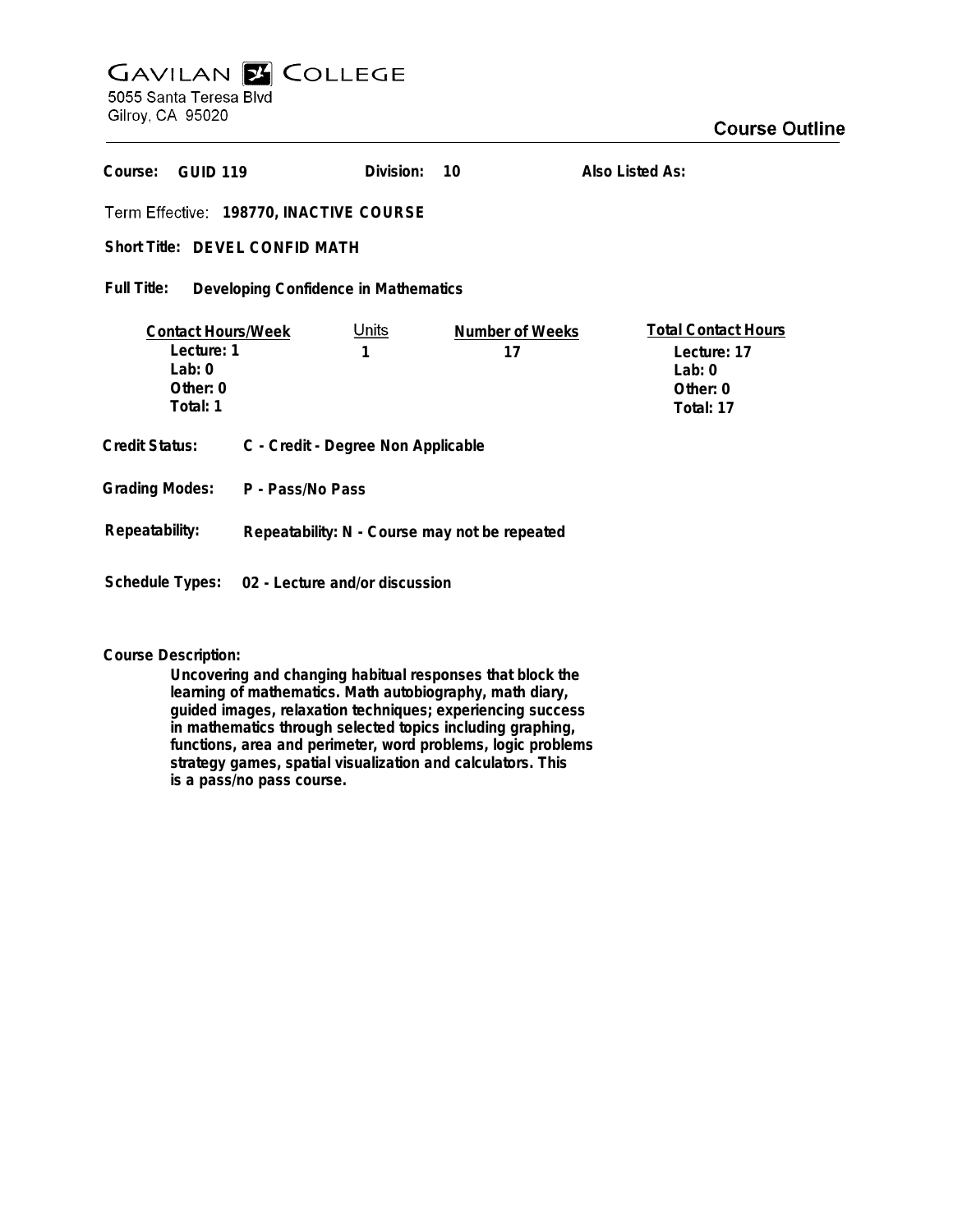**ARTICULATION and CERTIFICATE INFORMATION Associate Degree: CSU GE: IGETC: CSU TRANSFER: Not Transferable UC TRANSFER: Not Transferable**

#### **PREREQUISITES:**

## **COREQUISITES:**

## **STUDENT LEARNING OUTCOMES:**

**1. To become aware of and change habitual responses that block the learning of mathematics.**

**2. To develop the confidence needed to handle stressful mathematics situations.**

**3. To learn some general strategies for approaching mathematical problems.**

**4. To analyze one's thoughts, feelings, and physical responses when confronted by mathematical situations.**

**5. To convert dibilitating math anxiety into facilitating math anxiety by integrating the following behavioral strategies into one's repertoire of responses to mathematical situations:**

**a) relaxation techniques**

**b) constructive use imagery**

**c) use of a "discount log"; use of a math diary**

**d) general strategies such as working backwards, using pictures, using guess tables, using charts, and simplification**

**6. To reevaluate one's past experiences in mathematics as a result of feeling successful in math through: graphing and function tables; solving area and perimeter problems; work problems; spatial relations; logic problems; statistics problems, & use of the calculator.**

**7. To change one's self-image about one's ability to succeed in math as a result of synthesizing mathematical success experiences with new behavioral repertoires when confronted by mathematical situations.**

#### **TOPICS AND SCOPE:**

**Inactive Course: 09/01/1993**

**1 1 A. Instructor's Autobiography**

**B. Cooperative Solving of Logic Problems**

**in Groups**

**2 1 A. Students Share Math Autobiographies in Groups**

**B. Safeplace Guided Imagery and Discussion**

**C. Barriers to Learning Guided Imagery &**

Discussion<br>3 1 /

- **3 1 A. Discuss Math Diary #1**
- **B. Discuss Constructive Self-Talk Sheet**
- **C. Discuss "Mathophobia" Article**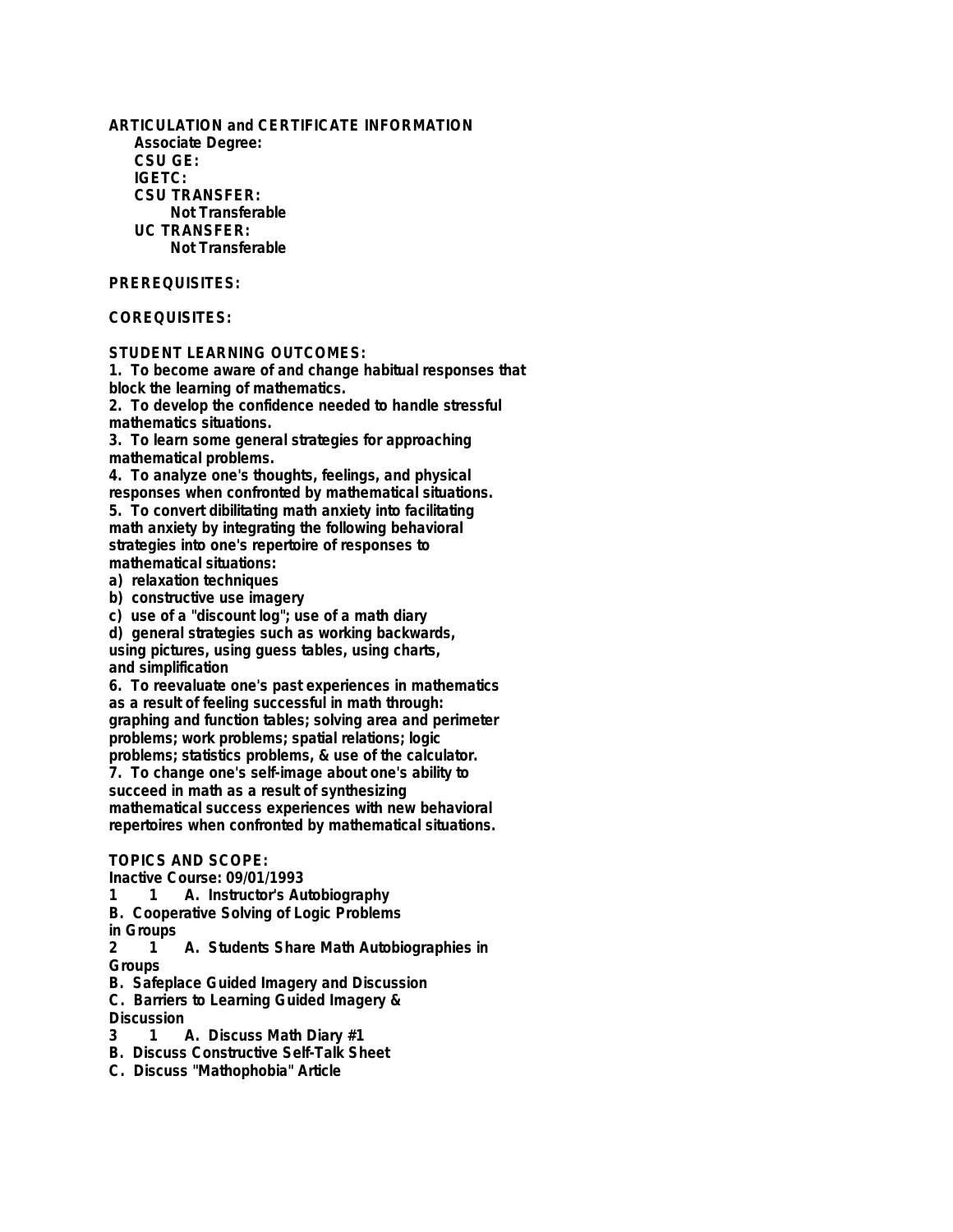**4 1 A. Sentence Completion Exercise & Discussion B. Relaxation Induction 5 1 A. Graphing B. Functions 6 1 A. Discuss Math Diary #2 B. Homework Discussion 7 1 A. Relaxation Induction with Six Main Scenes B. "Discount Log" Discussion 8 1 A. "A Glorious Day" Worksheet & Discussion** 1 A. Discussion of "Sample Math Problems" work**sheet 10 1 A. Instant Log Worksheet & Discussion B. Area & Perimeter 11 1 A. Area on Geoboards 12 1 A. Sample Statistics and Probability Problems 15 1 A. Strategy Games 16 1 A. Spatial Relationships 17 1 A. Calculator 1) Order of Operations 2) Constant Feature 3) Percent Key 18 1 A. Calculator 1) Memory Key 2) Number Pattern Worksheet B. Course Summary and Evaluation** WEEK 1 \* Prepare Math Autobiographies<br>WEEK 2 \* Prepare Math Diary #1: Read " \* Prepare Math Diary #1; Read "Mathophobia" **Article WEEK 3** \* Prepare Math Diary #2<br>WEEK 4 \* Practice Relaxation Ter **WEEK 4 \* Practice Relaxation Techniques 20 Min/day** WEEK 5 \* Text Worksheets 2.1-2.9<br>WEEK 6 \* Text Worksheets 2.10-2. **WEEK 6 \* Text Worksheets 2.10-2.18 WEEK 7 \* Practice relaxation induction daly; keep discount log on a daily basis. WEEK 8 \* Practice relaxatioin techniques; keep diary of "self-discounts" WEEK 9 \* Practice relaxation techniques; keep diary of "self-discounts" WEEK 10 \* Text Worksheets 4.1-4.9 WEEK 11 \* Text Worksheets 4.10-4.19 WEEK 12 \* Text Worksheets 6.1-6.7 WEEK 13 \* Text Worksheets 5.1-5.10 WEEK 14 \* Text Worksheets 7.1 and problems 1-7 WEEK 15 \* Text Worksheet 7.2 WEEK 16 \* Text pages 266 through 273 WEEK 17 \* Text Worksheets 3.1-3.4 WEEK 18 \* Text worksheets 3.5-3.7 COURSE OBJECTIVES: WEEK 1 \*\* To practice logical thinking, organizing data, ordering, predicting and checking, and cooperating. WEEK 2 \*\* 1. To become aware of and change habitual responses that block the learning of Mathematics. \*\* 2. To experience that one is not alone in**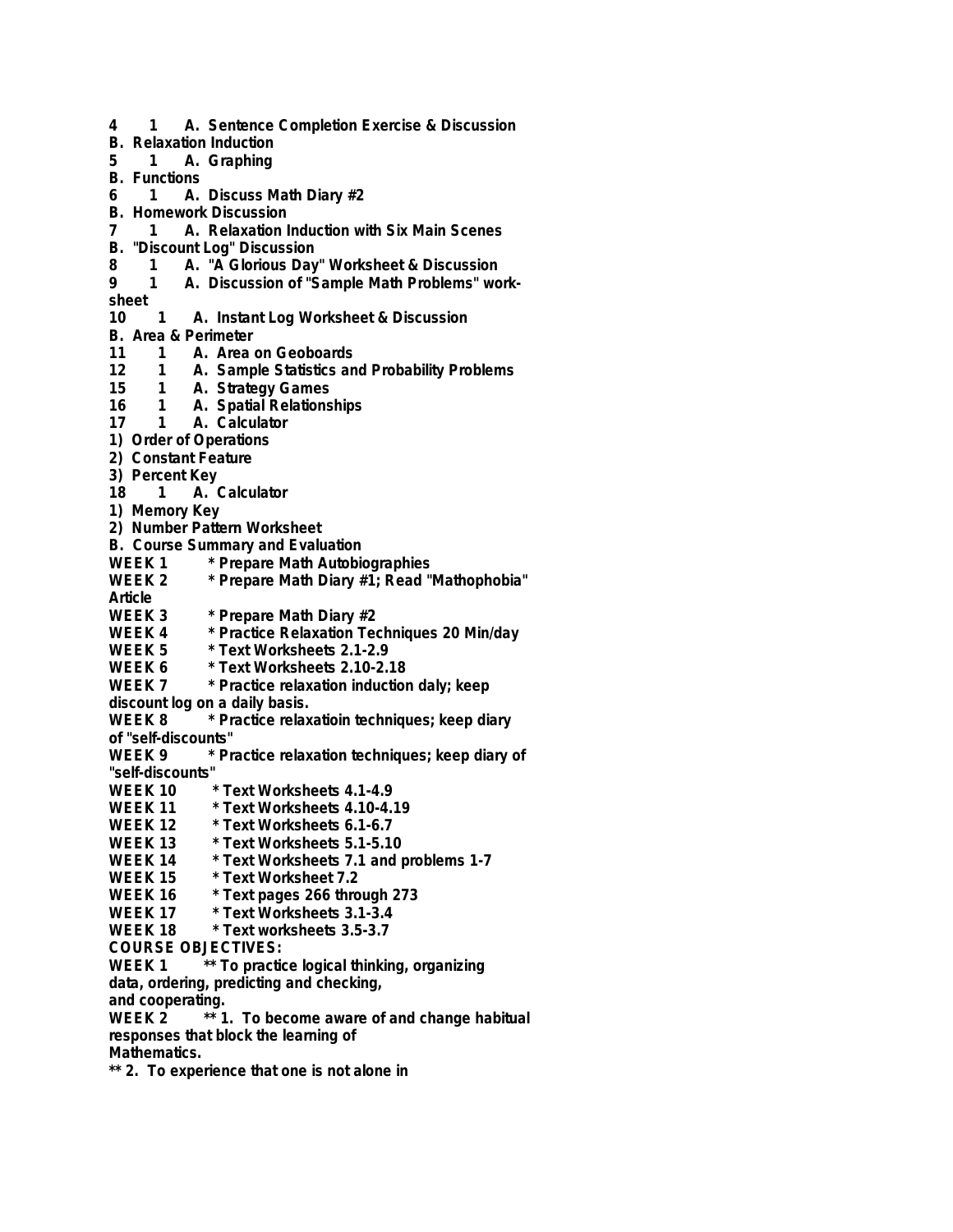**feeling "math anxiety." WEEK 3 \*\* Same as 1 & 2 in week 2 WEEK 4 \*\* 3. To convert debilitating math anxiety into facilitating math anxiety. WEEK 5 \*\* 4. To experience success in mathematics through coordinate graphing & functions.** WEEK 6 \*\* Same as 1 and 4 above. (see week 2 & 5)<br>WEEK 8 \*\* Same as 1 and 3 above. WEEK 8 \*\* Same as 1 and 3 above.<br>WEEK 9 \*\* Same as 1 and 3 above. \*\* Same as 1 and 3 above. **WEEK 10 \*\* To experience success in math through area and perimeter problems; also, same as 1 & 3 above WEEK 11 \*\* To experience success in math through correctly solving area problems. WEEK 12 \*\* To experience success in math through correctly** solving statistics and probability problems.<br>WEEK 13 <sup>\*\*</sup> To experience success in \*\* To experience success in math through solving **word problems WEEK 14 \*\* To experience success in math through logic problems** \*\* To experience success in math through strategy **games WEEK 16 \*\* To experience success in math through succeeding at spatial relationships problems. WEEK 17 \*\* To experience success in Math through succeeding** with the calculator.<br>WEEK 18 \*\* To \*\* To experience success in math through succeeding **with the calculator; to recognize relationships**

**METHODS OF INSTRUCTION: Lecture/Discussion/Small Group Work**

**REPRESENTATIVE TEXTBOOKS:**

**Langbort, C. & Thompson, V, ^uBuilding Success in Math^s, Wadsworth, Belmont, CA 1985. Reference Materials: "Mathophobia: Some Personal Speculations," article by Mitchell Lazarus, Educational Development Center, Newton,**

**SUPPLEMENTAL DATA: Basic Skills: B Classification: B Noncredit Category: Y Cooperative Education: Program Status: 2 Stand-alone Special Class Status: N CAN: CAN Sequence: CSU Crosswalk Course Department: CSU Crosswalk Course Number: Prior to College Level: C Non Credit Enhanced Funding: N Funding Agency Code: Y In-Service: N Occupational Course: E Maximum Hours: Minimum Hours:**